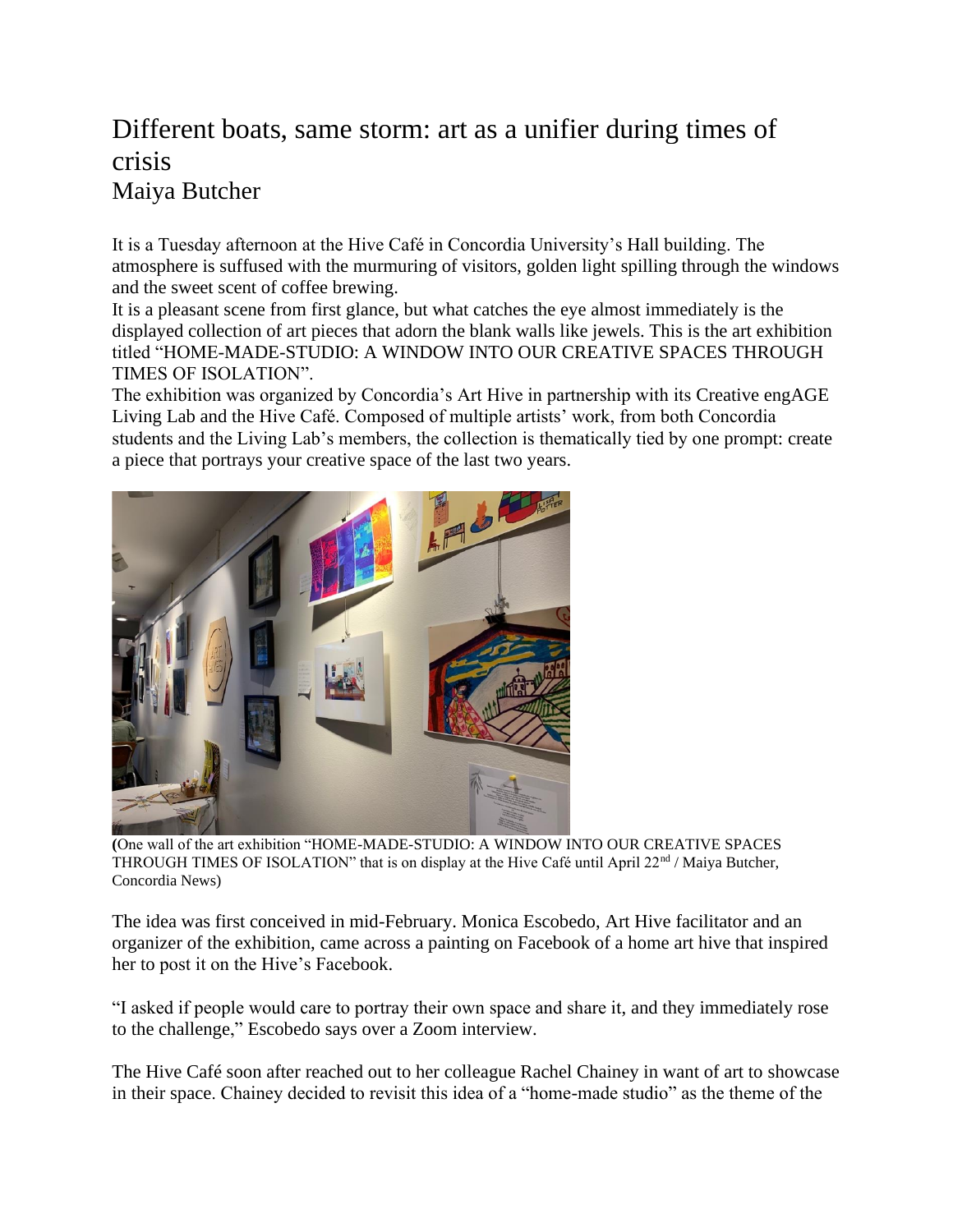exhibition, to make the transition between creative spaces at home to those that artists inhabited before the pandemic.

"Now that we're ready to go back to the outside spaces, I think it's important to acknowledge the spaces where we have created for the past two years. They held us and helped us survive," Escobedo says affectionately.

Escobedo's idea ties into a broader theme of artmaking during the pandemic. [A study from the](https://art-wellbeing.eu/research-covid-19-pandemic/)  project *[Art & Well-Being](https://art-wellbeing.eu/research-covid-19-pandemic/)* reported that around 85 per cent of the population was consuming different types of art as a coping mechanism during the pandemic, with 69 per cent doing creative activities daily or two to three times a week.

## **Art in the virtual realm**

The home-made studios exhibition is not the first time the Art Hive was uniting artists in these times of isolation. It began conducting Zoom art meetings during the pandemic for students and seniors from the Creative engAGE Living Lab.

Natali Ortiz, a graduate from Concordia in Art Therapy, has been facilitating these online gatherings for the past year. She had not met most of the participants until the exhibition.

"Most of the people who participated were also meeting each other for the first time, so it was really special to get the chance to meet people you had been seeing online for so long," Ortiz says, seated in the cozy Art Hive office downtown.

"It was like an 'Oh, you're real!' kind of moment," she adds with a smile.

The Hive also allowed artists to submit their work digitally, providing a hybrid model for those not comfortable returning to in-person yet. Even now that the university has opened in-person again, Ortiz continues to facilitate the Hive online once a week. She says it is their way of honouring the transition the world is still experiencing.

## **Finding introspection**

[An article from Science Direct about art and psychotherapy](https://www.sciencedirect.com/science/article/pii/S0197455621000691) showed that art was made for various reasons during the pandemic. The four main categories that were found were artmaking for self-regulation, artmaking as embodying mental states and emotional expression, art as enabling creativity, imagination, experimentation and play and artmaking as related to time.

For two student artists involved the exhibition, sharing their artwork and seeing others' work was an opportunity for self-reflection, similar to the second category of this study.

Carly McAskill, PhD student in Communication Studies and research assistant with the Lab, submitted a poem written pre-COVID that epitomized the theme of the exhibition for her.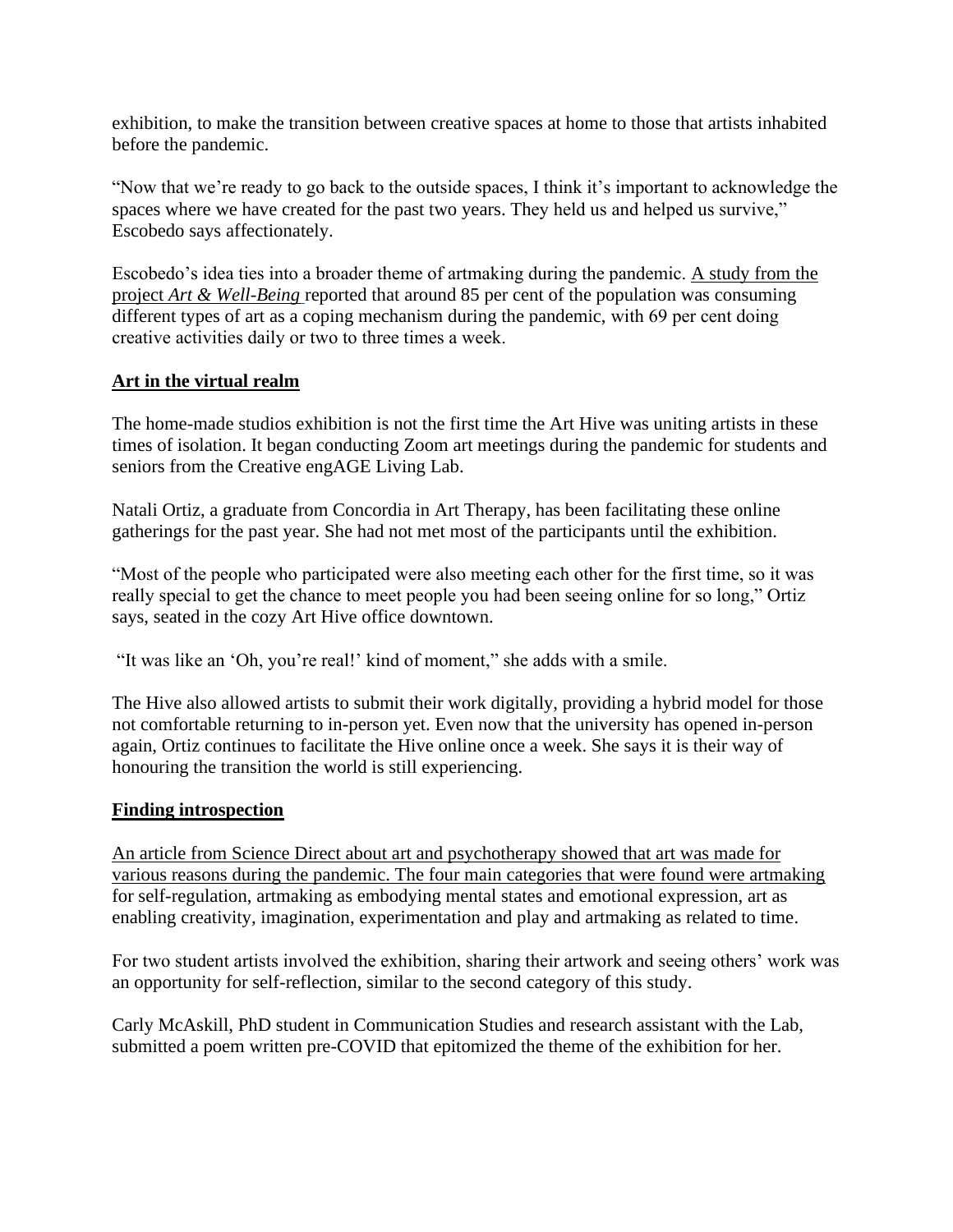

(McAskill's multi-media piece titled "Morning Pause" that introduces the online format of the exhibition / Carly McAskill)

She sees a creative space being more than just one with an easel and art materials.

"I think my creativity throughout the pandemic was embodied in these quiet moments, when you wake up and are present in that moment. I was also thinking about what other peoples' experiences were like, having to spend a lot more time in your space, and how to honour, witness and embrace that space," McAskill explains in an online interview.

Moh Abdolreza is an interdisciplinary Concordia student and also a research assistant at the Lab, who became interested in the exhibition based on the idea of the home versus public space.



(Abdolreza's piece titled "Where is my body?", which focuses on the idea of absence and presence of body / Maiya Butcher, Concordia News)

"During the crisis, we were mostly working online and talking to each other's images, not bodies. We were also working in a way in which our bodies were not connected. I started seeing my body as a fragmented thing beside technology, and how technology could both enable and disempower me," Abdolreza says over Zoom.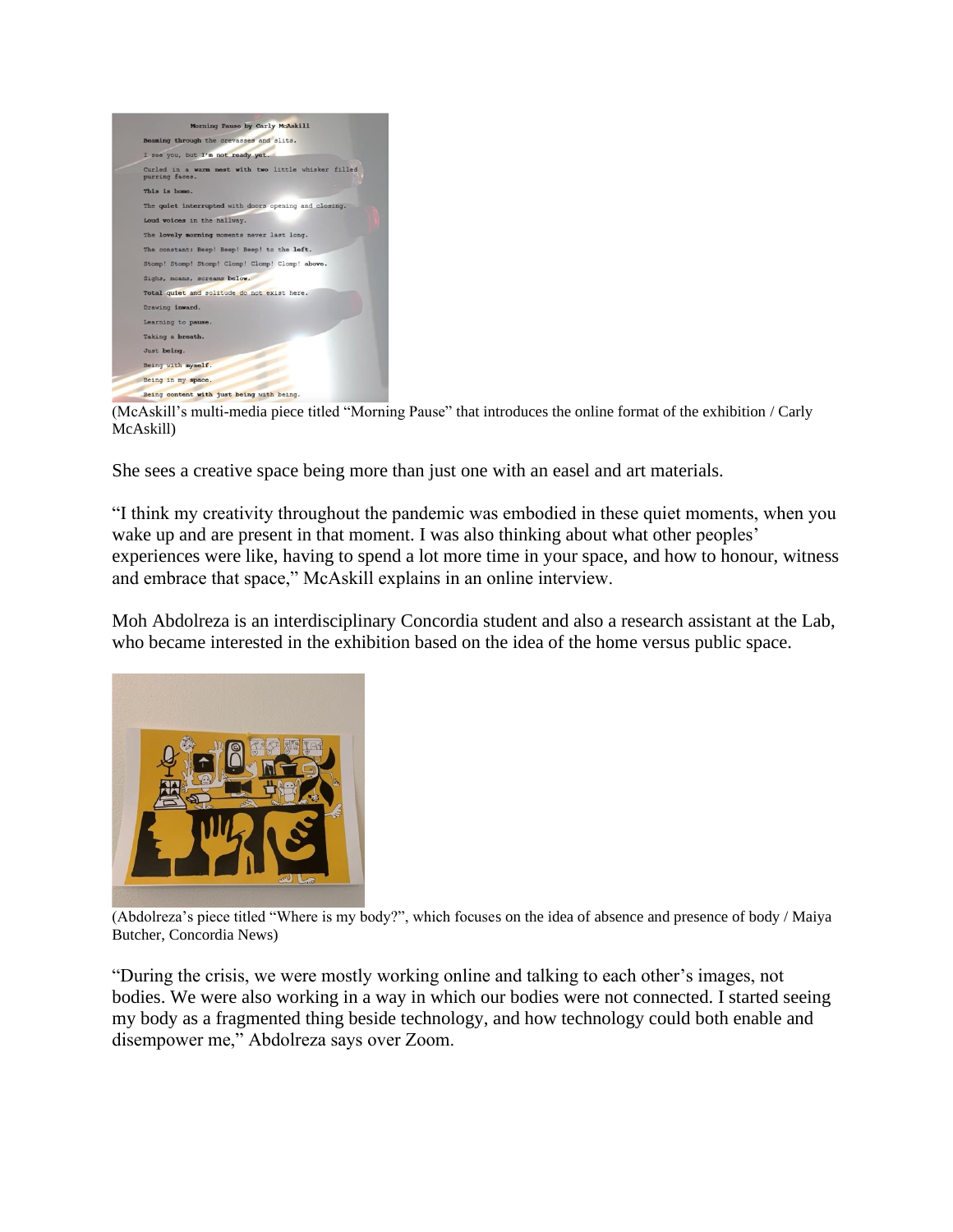Micheline Desmarteaux and Lisa Potter are members of Concordia's Creative engAGE Living Lab who also found a sense of grounding in being a part of the Hive's activities. They were interviewed together over a group Zoom meeting.



**(**Desmarteaux's pastel drawings that bring the theme of love (left), and Potter's digital painting titled "My Creative Space" (right) / Maiya Butcher, Concordia News)

"Art was the link between everything. It was very important to me during the pandemic because everything stopped at once, but the Hive came to us at home," Desmarteaux says.

"I feel really involved and bonded by sharing my art, and it puts a smile on people's faces," Potter says.

For Gertrud Antoine Barwick, another senior who became involved with the exhibition through a neighbour at the Lab, art is her outlet for emotions.

"In sadness and happiness, in normal life and in pandemic, art is a wonderful thing," she remarks over a phone call.